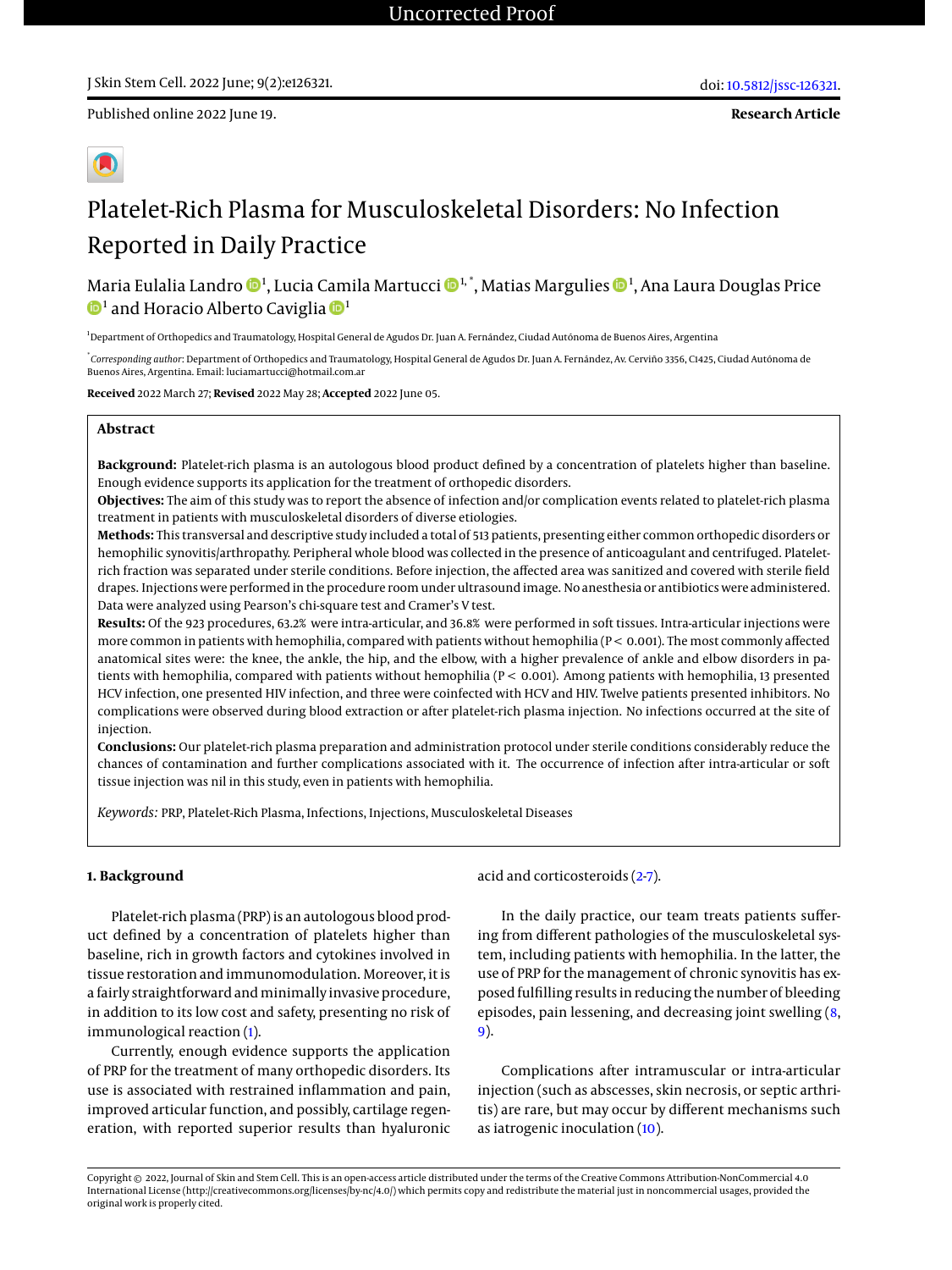### **2. Objectives**

The aim of this study was to evaluate the incidence of infection and/or complications events in patients with musculoskeletal disorders of diverse etiologies undergoing intra-articular or soft tissue PRP injections.

# **3. Methods**

Platelet-rich plasma injections were performed at Juan A. Fernandez Hospital in Buenos Aires, Argentina. A total of 923 PRP injections were administered in 513 patients included in this study; 59% of the total population were men, and 41% were women. The mean age was 43.9 (7-91;  $SD =$ 20.8) years old. Three hundred and fifty-four (69%) patients presented common orthopedic disorders, while 159 (31%) presented hemophilic synovitis/arthropathy. In total, 83 patients presented bilateral conditions, 50 of whom were patients with hemophilia.

The study followed the principles of the Declaration of Helsinki and was approved by the Institutional Ethics Committee according to law 3301, decree 58/2011, resolution 485/MSGC/2011, Buenos Aires City Government. All patients signed informed consent.

The inclusion criteria were male and female patients between three and 95 years old with clinical and imaging diagnosis who showed no symptomatic relief after conservative treatment with analgesics and physiotherapy and gave consent to be included in the PRP treatment protocol. The exclusion criteria were as follows patients under three years of age, history of neoplasm, presence of any active infection, presence of any wound over the site to be injected.

#### *3.1. PRP Preparation*

Peripheral whole blood was collected with a BD Vacutainer® collection set, including butterfly needle, holder, and glass tubes with trisodium citrate, citric acid, and dextrose (ACD, BD vacutainer®, New Jersey, USA). In patients with hemophilia, coagulation factors were loaded after blood extraction according to the indication of the treated hematologist. The blood was centrifuged for 8 min at 450xg in an oscillating rotor centrifuge (Presvac, Buenos Aires, Argentina). The platelet-rich fraction was separated under sterile conditions in a class II biological safety cabinet (Esco, Singapore, Republic of Singapore), and placed in a sterile syringe.

#### *3.2. PRP Administration*

Platelet-rich plasma injections were performed in the procedure room. The affected area was previously sanitized with povidone-iodine solution and covered with sterile field drapes. PRP was injected freshly within the first hour after preparation, according to the musculoskeletal lesion, using a 21G needle. A mean volume of 4.3 mL (1 - 19 mL, SD: 1.8) of PRP was injected, according to the size of each type of joint. For intra-articular injection, a mean volume of 4.0 mL (1-10 mL, SD:1.6) of PRP was injected. For soft tissue procedure, a mean volume of 4.8 mL (2 - 19 mi, SD: 2.0) of PRP was injected. All procedures were performed without anesthesia and under ultrasound image, no antibiotics were administered. In patients with hemophilia and synovitis or arthropathy, joint aspiration was done before PRP injection, if required. Patients were advised not to use non-steroidal anti-inflammatory drugs (NSAIDs) for 15 days before and after the procedure.

#### *3.3. Statistical Analysis*

Descriptive analysis was presented as frequency (percent) of interventions and was based on association assessment between the site of injection or the type of intervention (intra-articular or soft tissue injection) and the presence or absence of a bleeding disease. Data were analyzed with IBM SPSS Statistics Software, using Pearson's Chisquare test and Cramer's V test. A significance level of 0.001 was used.

#### **4. Results**

A total of 923 injections of PRP were performed in 513 patients; 431 presented one affected anatomical site, while 82 patients presented more than one affected site. Regarding the number of interventions, 305 patients (59.5%) received a single PRP injection, 123 patients (24.0%) received two injections, 34 patients (6.6%) received three injections, and 51 patients (9.9%) received four or more injections, with an interval of at least two weeks between the first and second doses.

Of the total procedures performed, 583 were intraarticular injections (63.2%), and 340 were performed in soft tissues (36.8%). It should be noted that intra-articular injections were more common in patients with hemophilia, representing 70.7% of all intra-articular injections, while soft tissue injections were carried out only in patients without hemophilia [\(Table 1\)](#page-2-0). Among the whole study population, the most commonly affected anatomical sites were: the knee (38.9%), the ankle (16.0%), the hip (12.6%), and the elbow (12.0%) [\(Figure 1\)](#page-3-0). A higher prevalence of ankle and elbow disorders was observed in patients with hemophilia compared to patients without hemophilia. There was a statistically significant relationship between the frequency of these affected anatomical sites and the presence of a bleeding disorder (P-value < 0.001).

Moreover, PRP injections of the knee, ankle, and elbow were mostly intra-articular, while interventions of the hip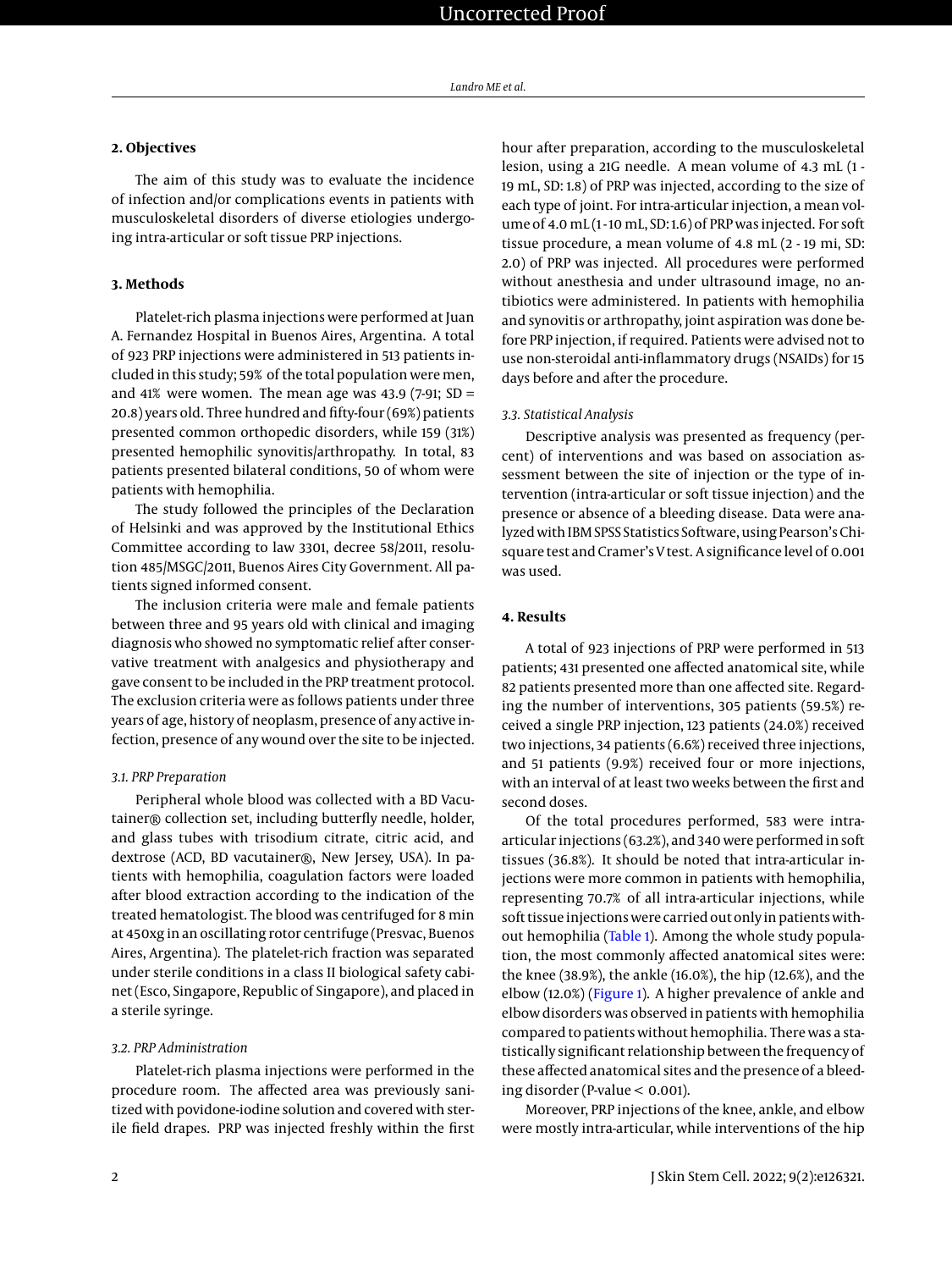# Uncorrected Proof

*Landro ME et al.*

<span id="page-2-1"></span>

<span id="page-2-0"></span>**Table 1.** Distribution of Patients According to Type of PRP Injection and Bleeding Disorder

|                       | <b>All Patients</b> | With Hemophilia | No Hemophilia |
|-----------------------|---------------------|-----------------|---------------|
| Patients (n)          | 513 (100.0)         | 159(31.0)       | 354 (69.0)    |
| Male                  | 303(59.1)           | 157(51.8)       | 146(48.2)     |
| Female                | 210(40.9)           | 2(1.0)          | 208(99.0)     |
| Mean age (SD)         | 43.9(20.8)          | 27.0(11.7)      | 57.5 (15.9)   |
| Min-max age           | $7 - 91$            | 7-69            | $16 - 91$     |
| <b>PRP</b> injections | 923(100.0)          | 412(44.6)       | 511(55.4)     |
| Intra-articular       | 583(63.2)           | 412 (70.7)      | 165(28.3)     |
| Soft tissues          | 340(36.8)           |                 | 340 (100.0)   |

and shoulder were mostly soft tissue injections, and all interventions assigned to the spine or foot were performed in soft tissues [\(Figure 2\)](#page-2-1).

Intra-articular injections were more common in patients with hemophilia compared to patients without hemophilia. The relationship between the presence of hemophilia and the frequency of intra-articular interventions was also statistically significant (P-value < 0.001). Among patients with hemophilia, 13 of them presented HCV infection, one of them presented HIV infection, and three were coinfected with HCV and HIV. Additionally, 12 patients presented inhibitors.

J Skin Stem Cell. 2022; 9(2):e126321. 3

Sometimes, pain after the injection was observed, but it responded to analgesic treatment with paracetamol. No complications in none of the 513 patients treated with PRP were observed during blood extraction or after PRP injection. No infections occurred in the site of injection, even in patients with hemophilia.

# **5. Discussion**

There are currently different treatment options available for common orthopedic conditions, including physiotherapy, life-style modifications, and pharmaceuticals, such as NSAIDs, opioids, and glucosamine/chondroitin supplementation. Steroids and hyaluronic acid injections are commonly used as well, especially for osteoarthritis. Conservative treatment aims at the prevention or deferment of frequently performed surgical interventions such as arthroscopies, osteotomies, and total joint replace-ments [\(11\)](#page-4-6). However, the use of medical therapy and antiinflammatory drugs has a short-term effect in the alleviation of pain.

In this context, PRP emerges as a promising biologic treatment with many benefits: it is an autologous product, rich in growth factors and cytokines capable of influencing the immune response and reducing local inflammation, as well as promoting regenerating mechanisms in injured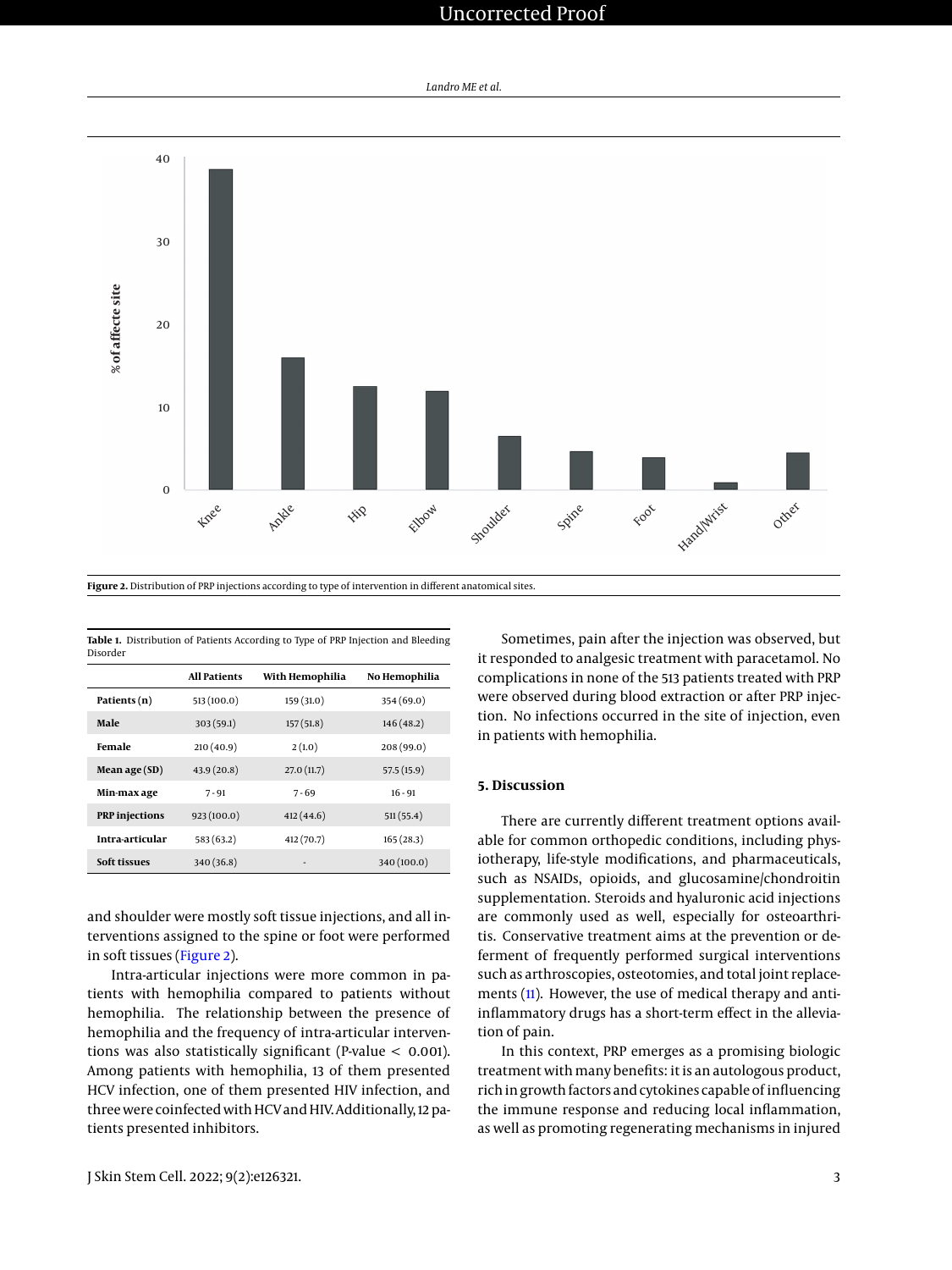# Uncorrected Proof

*Landro ME et al.*

<span id="page-3-0"></span>

tissues. The application of PRP can help tissue recovery by stimulation of cell proliferation, angiogenesis, and collagen synthesis [\(12](#page-4-7)[-16\)](#page-5-0). Furthermore, its safety and low risk of complications after administration are important reasons for its increasing use in the recent years for the management of different pathologies.

Some authors have mentioned local minor adverse events after PRP injections -such as mild pain and effusionthat were self-limiting and remitted within a few days [\(11,](#page-4-6) [17,](#page-5-1) [18\)](#page-5-2), except for one case that lasted up to two weeks [\(19\)](#page-5-3). One study comprising 32 patients undergoing intraarticular PRP treatment for knee osteoarthritis, reported two mild and two moderate to severe cases of acute inflammation, in which infection was ruled out, and all patients recovered with functional outcomes after the corresponding treatments applied  $(20)$ . It is proposed that some acute inflammatory reactions after injection may be due to the stimulation of the natural inflammatory response [\(11\)](#page-4-6), possibly by the release of reactive oxygen species and proteases from leukocytes, which are present in some PRP preparations [\(20\)](#page-5-4).

Patel et al. [\(6\)](#page-4-8) documented systemic adverse effects in patients receiving supra-patellar PRP injections, with the occurrence of immediate events such as syncope, dizziness, and tachycardia of short duration. The authors mentioned the use of  $CaCl<sub>2</sub>$  as a possible contributing factor to these unfavorable events. In our study, some patients experienced mild pain in the site of injection between the first 24 hours, that was relieved with analgesics. None of the patients included in this study presented further complications after PRP treatment.

A low incidence but potentially catastrophic complication to consider when practicing intra-articular injections is the development of septic arthritis [\(21,](#page-5-5) [22\)](#page-5-6). The correct use of aseptic conditions is mandatory for the preparation and administration of PRP, as well as contemplating the potential risk of complications in particular situations. Charalambous et al. evaluated the precautions taken during knee intra-articular corticosteroids injection, and reported a trend toward limited use of aseptic techniques  $(23).$  $(23).$ 

Regarding PRP, there is one reported case of localized infection in the site of injection after its administration to treat an ulcerative lesion. The authors mention that the infection could have been induced by possible vascular damage during injection [\(24\)](#page-5-8). In our study, there were no such complications, even in the group of patients with bleeding disorders, who underwent intra-articular injections of the knee, ankle, and elbow. It is of note that complications are more common among patients with hemophilia -as they present a higher incidence of septic arthritis- due to the pre-existing joint damage and the high rate of orthopedic procedures performed in these patients [\(25\)](#page-5-9).

It is worth mentioning that PRP has been recognized to exhibit antimicrobial properties, as it is capable of inhibiting growth of different bacterial strains. This ability is due mainly to the presence of microbicidal molecules in platelets, that directly or indirectly inactivate pathogens,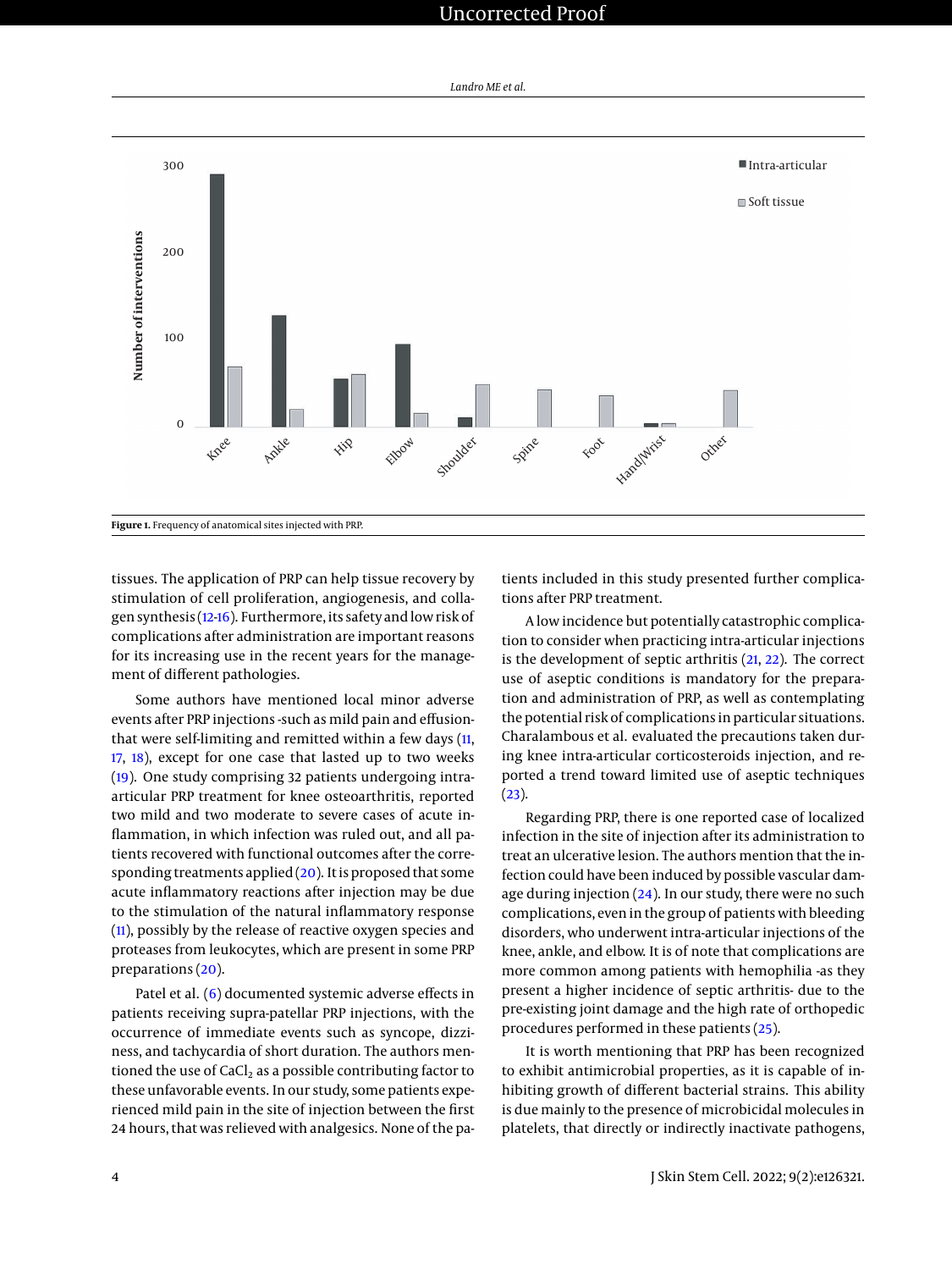making PRP a formulation with the potential to prevent operative and postoperative infections [\(26](#page-5-10)[-31\)](#page-5-11). This property gives PRP additional advantages over conventional therapies. It is important to consider that our PRP preparation and administration protocol under sterile conditions considerably reduce the chances of contamination and further complications associated with it.

# *5.1. Conclusions*

Platelet-rich plasma treatment is applicable to many different etiologies, involving both intra-articular and soft tissue procedures, with nil risk of infection when performed under controlled conditions. It is a minimally invasive procedure whose safety extends to patients with hemophilia, also in the presence of inhibitors and infectious diseases often associated with hemophilia treatment.

[Table 1](#page-2-0) shows the frequency distribution (percentage) of the study population according to the type of intervention (intra-articular o soft tissue PRP injection) and the presence or absence of a bleeding disorder, including sex distribution and mean age (and standard deviation, SD) for every group of patients.

# **Footnotes**

**Authors' Contribution:** Study concept and design: H.A.C.; acquisition of data: M.E.L., A.L.D.P and M.M.; analysis and interpretation of data: M.E.L. and L.C.M.; drafting of the manuscript: M.E.L. and L.C.M.; critical revision of the manuscript for important intellectual content: H.A.C.; statistical analysis: L.C.M.; administrative, technical, and material support: A.L.D.P. and M.M.; study supervision: H.A.C., A.L.D.P., and M.M.

**Conflict of Interests:** The authors declare that they have no affiliations with or involvement in any organization or entity with any financial interest, or non-financial interest in the subject matter or materials discussed in this manuscript.

**Data Reproducibility:** It was not declared by the authors. **Ethical Approval:** The study was approved by the Institutional Ethics Committee according to law 3301, decree 58/2011, resolution 485/MSGC/2011, Buenos Aires City Government. Webpage of ethical approval code is: https://www.buenosaires.gob.ar/sites/gcaba/files/resolucion\_- 485\_2011.pdf

**Funding/Support:** This research did not receive any specific grant from funding agencies in the public, commercial, or not-for-profit sectors.

**Informed Consent:** All patients signed an informed consent.

# **References**

- <span id="page-4-0"></span>1. Everts P, Onishi K, Jayaram P, Lana JF, Mautner K. Platelet-Rich Plasma: New Performance Understandings and Therapeutic Considerations in 2020. *Int J Mol Sci*. 2020;**21**(20). doi: [10.3390/ijms21207794.](http://dx.doi.org/10.3390/ijms21207794) [PubMed: [33096812\]](http://www.ncbi.nlm.nih.gov/pubmed/33096812). [PubMed Central: [PMC7589810\]](https://www.ncbi.nlm.nih.gov/pmc/articles/PMC7589810).
- <span id="page-4-1"></span>2. Ayhan E, Kesmezacar H, Akgun I. Intraarticular injections (corticosteroid, hyaluronic acid, platelet rich plasma) for the knee osteoarthritis. *World J Orthop*. 2014;**5**(3):351–61. doi: [10.5312/wjo.v5.i3.351.](http://dx.doi.org/10.5312/wjo.v5.i3.351) [PubMed: [25035839\]](http://www.ncbi.nlm.nih.gov/pubmed/25035839). [PubMed Central: [PMC4095029\]](https://www.ncbi.nlm.nih.gov/pmc/articles/PMC4095029).
- 3. Cerza F, Carni S, Carcangiu A, Di Vavo I, Schiavilla V, Pecora A, et al. Comparison between hyaluronic acid and platelet-rich plasma, intraarticular infiltration in the treatment of gonarthrosis. *Am J Sports Med*. 2012;**40**(12):2822–7. doi: [10.1177/0363546512461902.](http://dx.doi.org/10.1177/0363546512461902) [PubMed: [23104611\]](http://www.ncbi.nlm.nih.gov/pubmed/23104611).
- 4. Kon E, Mandelbaum B, Buda R, Filardo G, Delcogliano M, Timoncini A, et al. Platelet-rich plasma intra-articular injection versus hyaluronic acid viscosupplementation as treatments for cartilage pathology: from early degeneration to osteoarthritis. *Arthroscopy*. 2011;**27**(11):1490–501. doi: [10.1016/j.arthro.2011.05.011.](http://dx.doi.org/10.1016/j.arthro.2011.05.011) [PubMed: [21831567\]](http://www.ncbi.nlm.nih.gov/pubmed/21831567).
- 5. Mehrabani D, Seghatchian J, Acker JP. Platelet rich plasma in treatment of musculoskeletal pathologies. *Transfus Apher Sci*. 2019;**58**(6):102675. doi: [10.1016/j.transci.2019.102675.](http://dx.doi.org/10.1016/j.transci.2019.102675) [PubMed: [31735653\]](http://www.ncbi.nlm.nih.gov/pubmed/31735653).
- <span id="page-4-8"></span>6. Patel S, Dhillon MS, Aggarwal S, Marwaha N, Jain A. Treatment with platelet-rich plasma is more effective than placebo for knee osteoarthritis: a prospective, double-blind, randomized trial. *Am J Sports Med*. 2013;**41**(2):356–64. doi: [10.1177/0363546512471299.](http://dx.doi.org/10.1177/0363546512471299) [PubMed: [23299850\]](http://www.ncbi.nlm.nih.gov/pubmed/23299850).
- <span id="page-4-2"></span>7. Shen L, Yuan T, Chen S, Xie X, Zhang C. The temporal effect of plateletrich plasma on pain and physical function in the treatment of knee osteoarthritis: systematic review and meta-analysis of randomized controlled trials. *J Orthop Surg Res*. 2017;**12**(1):16. doi: [10.1186/s13018-017-](http://dx.doi.org/10.1186/s13018-017-0521-3) [0521-3.](http://dx.doi.org/10.1186/s13018-017-0521-3) [PubMed: [28115016\]](http://www.ncbi.nlm.nih.gov/pubmed/28115016). [PubMed Central: [PMC5260061\]](https://www.ncbi.nlm.nih.gov/pmc/articles/PMC5260061).
- <span id="page-4-3"></span>8. Caviglia H, Landro ME, Daffunchio C, Galatro G, Douglas Price AL, Salgado P, et al. Platelet Rich Plasma for Chronic Synovitis Treatment in Patients with Haemophilia. *Haemophilia*. 2017;**23**(4):613–9. doi: [10.1111/hae.13212.](http://dx.doi.org/10.1111/hae.13212) [PubMed: [28470911\]](http://www.ncbi.nlm.nih.gov/pubmed/28470911).
- <span id="page-4-4"></span>9. Teyssler P, Kolostova K, Bobek V. The impact of platelet-rich plasma on chronic synovitis in hemophilia. *Acta Orthop Belg*. 2014;**80**(1):11–7. [PubMed: [24873079\]](http://www.ncbi.nlm.nih.gov/pubmed/24873079).
- <span id="page-4-5"></span>10. Kortelainen ML, Sarkioja T. Fatal complications of intramuscular and intra-articular injections. *Z Rechtsmed*. 1990;**103**(7):547–54. doi: [10.1007/BF01254408.](http://dx.doi.org/10.1007/BF01254408) [PubMed: [2220134\]](http://www.ncbi.nlm.nih.gov/pubmed/2220134).
- <span id="page-4-6"></span>11. Rajasekaran C RKRS. Functional outcome of intra articular platelet rich plasma injections in early osteoarthrosis knee. *Indian J Orthop Surg*. 2020;**6**:222–7. doi: [10.18231/j.ijos.2020.042.](http://dx.doi.org/10.18231/j.ijos.2020.042)
- <span id="page-4-7"></span>12. Boswell SG, Cole BJ, Sundman EA, Karas V, Fortier LA. Platelet-rich plasma: a milieu of bioactive factors. *Arthroscopy*. 2012;**28**(3):429–39. doi: [10.1016/j.arthro.2011.10.018.](http://dx.doi.org/10.1016/j.arthro.2011.10.018) [PubMed: [22284405\]](http://www.ncbi.nlm.nih.gov/pubmed/22284405).
- 13. Lim W, Park SH, Kim B, Kang SW, Lee JW, Moon YL. Relationship of cytokine levels and clinical effect on platelet-rich plasma-treated lateral epicondylitis. *J Orthop Res*. 2018;**36**(3):913–20. doi: [10.1002/jor.23714.](http://dx.doi.org/10.1002/jor.23714) [PubMed: [28851099\]](http://www.ncbi.nlm.nih.gov/pubmed/28851099).
- 14. Mazzocca AD, McCarthy MB, Chowaniec DM, Dugdale EM, Hansen D, Cote MP, et al. The positive effects of different platelet-rich plasma methods on human muscle, bone, and tendon cells. *Am J Sports Med*. 2012;**40**(8):1742–9. doi: [10.1177/0363546512452713.](http://dx.doi.org/10.1177/0363546512452713) [PubMed: [22802273\]](http://www.ncbi.nlm.nih.gov/pubmed/22802273).
- 15. Molloy T, Wang Y, Murrell G. The roles of growth factors in tendon and ligament healing. *Sports Med*. 2003;**33**(5):381–94. doi: [10.2165/00007256-200333050-00004.](http://dx.doi.org/10.2165/00007256-200333050-00004) [PubMed: [12696985\]](http://www.ncbi.nlm.nih.gov/pubmed/12696985).